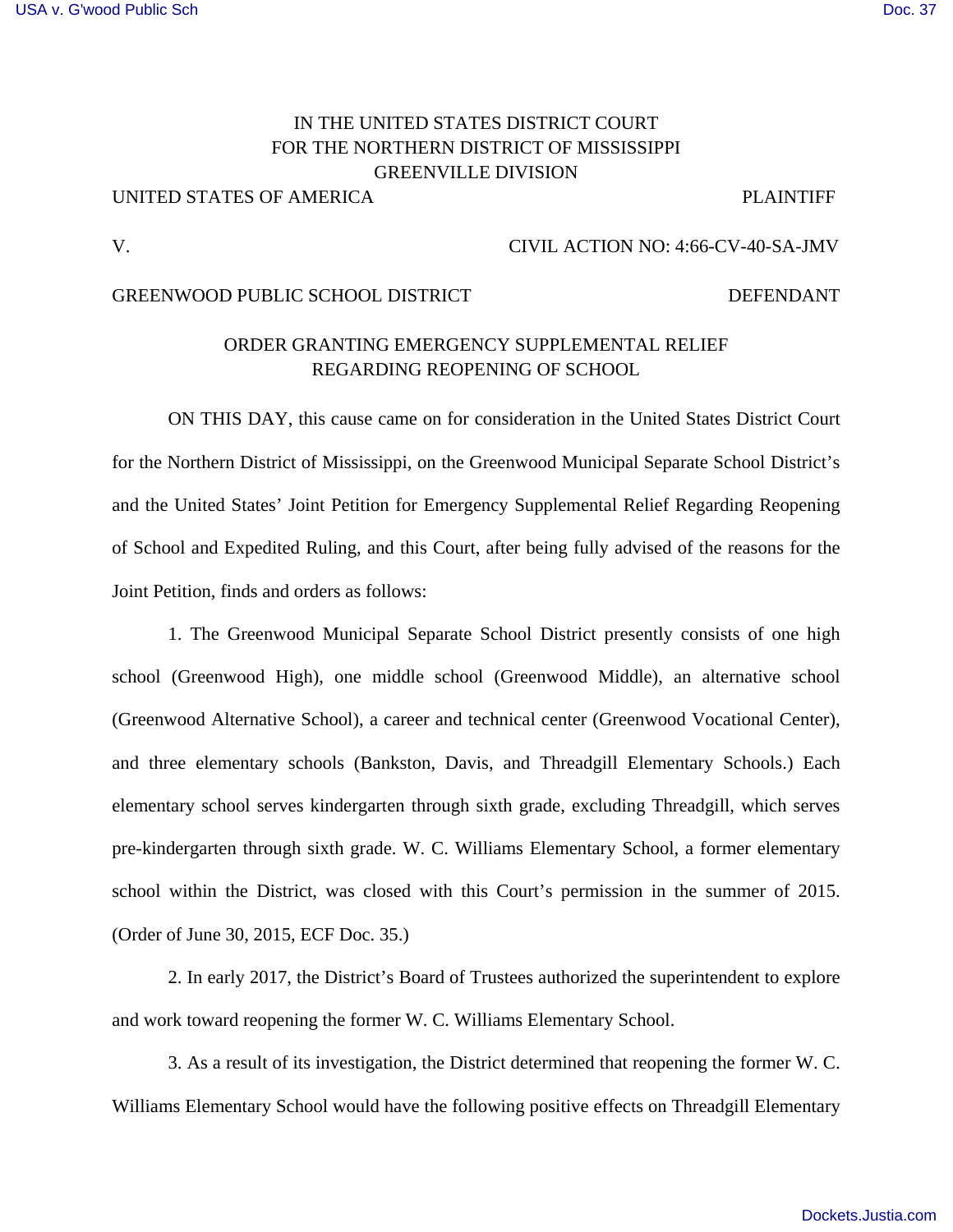School: (1) alleviate the overcrowding, (2) provide greater access and participation in schoolwide assemblies, (3) reduce the number of breakfast and lunch rotations needed to accommodate all students, (4) expand the number of pre-kindergarten students served within the District, (5) alleviate congestion at bus pickups and drop offs, (6) enable students to be housed with their ageappropriate peers, and (7) enable administration to provide targeted and focused instructional supervision.

4. As a part of this initiative, the District held a series of meetings seeking community input about the prospective reopening of W. C. Williams Elementary School. There was overwhelming support from stakeholders who attended these meetings.

5. In April 2017, the District contacted the United States Department of Justice to ascertain whether the United States would have any objection to reopening the former W. C. Williams Elementary School to enroll students in pre-kindergarten through first grade who are currently zoned to attend Threadgill Elementary School. The Department advised the District that it did not object to reopening W. C. Williams Elementary School for students in those three grades based on the reasons the District had provided and the applicable desegregation law and orders in this case.

6. The reopening of the former W. C. Williams Elementary School would be in the best interest of those children, parents, staff, administrators, and other stakeholders who will be affected by said reopening.

IT IS THEREFORE, ORDERED, ADJUDGED, and DECREED THAT: (1) the Greenwood Public School District's and United States' joint petition to reopen the former W. C. Williams Elementary School to enroll students in grades pre-kindergarten through first grade is approved effective immediately; (2) students in the second through sixth grades will remain at